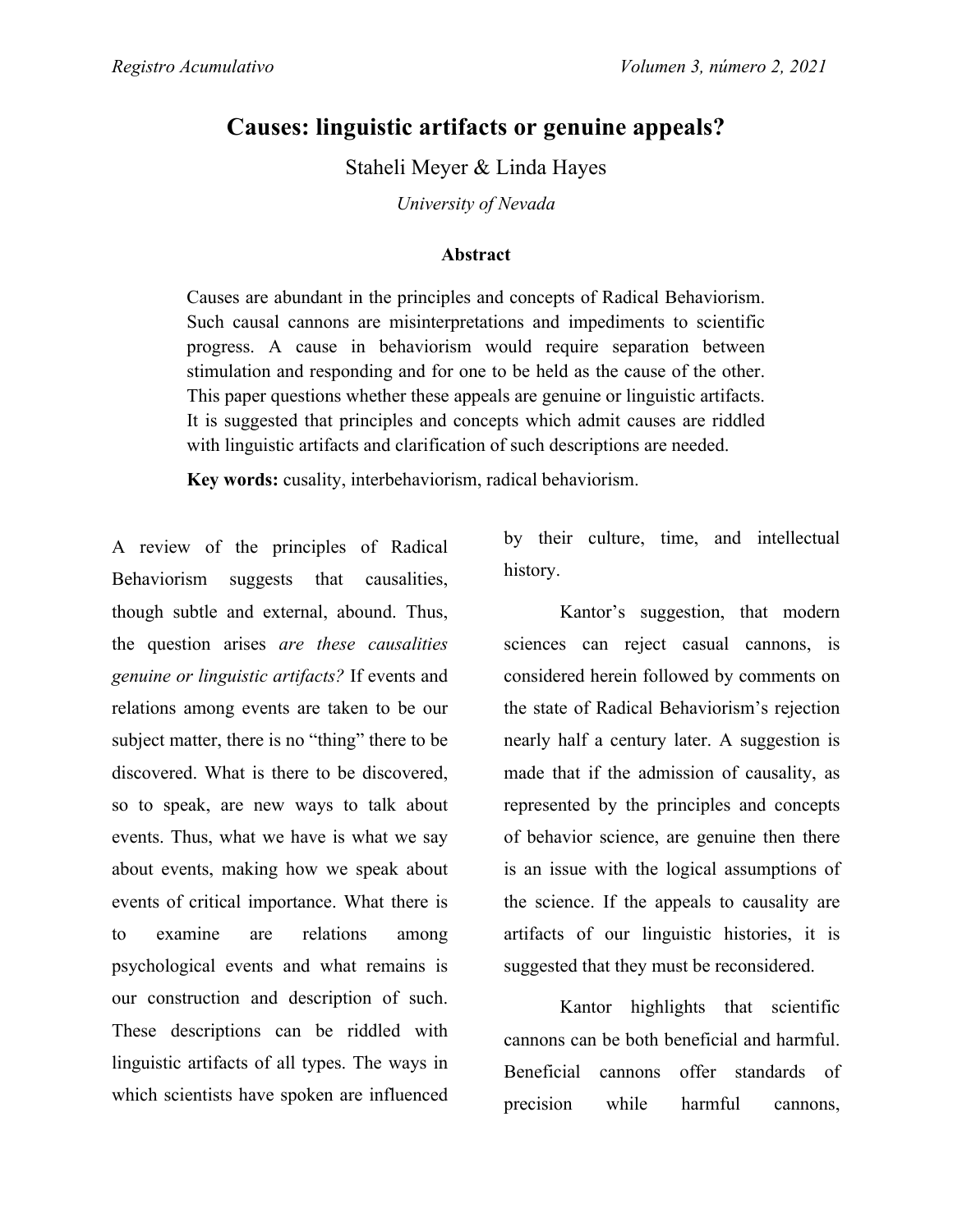specificallythose that are causal, block scientific progressions (Kantor, 1953). The distinction between events and descriptions of them is critical for any scientific enterprise. Causes reside not in events, but in descriptions and interpretations of such events. If causal notions are included in event descriptions, events are necessarily misinterpreted. Misinterpretation can arise from many sources, including dualistic institutions, powerful and authoritative schools of thought, and inferences that lose contact with events (Kantor 1953) to name a few.

Kantor has delineated the postulates of Interbehavioral Psychology. In "Proposition 8. Postulate 7. Causal Principles" Kantor states, "psychological events consist of interrelated factors which do not admit internal or external determiners" (Kantor, 1958, p. 89). Kantor suggests, "the  $20<sup>th</sup>$  century science is now able to eliminate internal forces [causes] in favor of event fields" (Kantor 1953, p.53). Let us look first to psychology, more generally, and turn then to behavioral science, specifically, to comment on the rejection of causes.

Various scientific psychological enterprises have eliminated internal causes (e.g. the spirit and mind), yet others remain (e.g. personality and brain). Perhaps the least objectionable has been the appeal to external determiners.

Kantor specifies that the notion of stimulus-response descriptions implies a seemingly unobjectionable causality. It is not dualistic, so there is no protest in that regard, yet the notion is problematic as only certain stimuli are said to elicit responding. Thus, the cause resides in the stimulus and the response (Kantor, 1958). The primary issue with causality here is that the cause of an event cannot lie in the event if it is to be a cause of such an event. Causality does not reside in the event but in the misinterpretation of events and such misinterpretations, Kantor suggests, will prevent scientific advancements (Kantor, 1953).

If we survey the principles and concepts of Radical Behaviorism for causalities, they will be found in some of the most foundational principles of the field. A causality, in behaviorism, would require a separation between stimulation and behavior, and for one to be held as the cause of the other. Discriminative stimuli, reinforcement, motivation, and generalization are spoken about in ways that are laden with subtle causalities. In the case of discriminative stimuli, the stimulus is said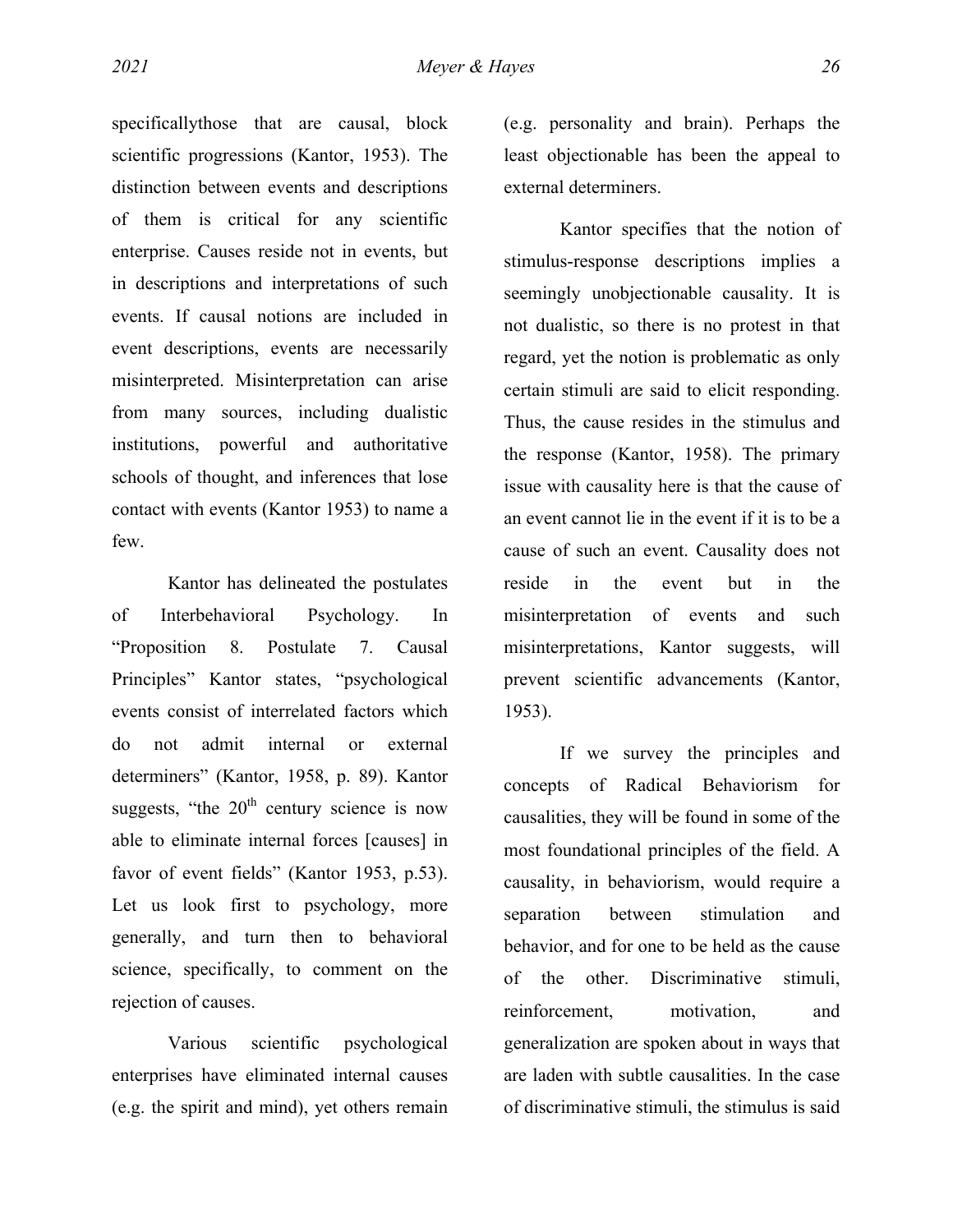to *set the occasion* for responding, reinforcement *increases* future responding, motivative operations *effect* the value of reinforcement and thus *change* the frequency of responding, and responses reoccur when conditions are similar *due to* generalization (Skinner, 1974). All of these aforementioned definitions include causalities, in which stimulation is held to cause responding. *See Hayes & Fryling, 2014 for a critique on the use of concept of motivation; see Hayes, Adams, & Dixon, 1996 for a critique on reinforcement as a selection process and the causal confusions in such a construction.*

Kantor specifies the domain of psychology by outlining the definitions of the subject matter and the scope of the system. He delineates several definitions of specific psychological events. Of particular relevance are the descriptions of discrimination, learning, and motivation. In the definitions of these events there is no admission nor appeal to internal or external causes. Instead, these are field descriptions (Kantor, 1958). There is no separation between stimulation and responding. Instead, in keeping consistent with event field descriptions, these definitions focus on interrelations between stimulus and response functions. There are no discriminative stimuli that cause responding. Instead, "discrimination events [that] consist of differential responses to objects or their aspects" (Kantor, 1958, p. 81). There is no stimulus that causes an increase in future responding. Instead, learning refers to changes in, "the coordination of stimulusresponse functions" (Kantor, 1958, p. 81). Motivation does not alter a future event but instead is a, "setting condition favoring or hindering performance" (Kantor, 1958, p. 81). Thus, there is no separation of stimulation and responding nor any admission of causes in these field events.

A causality, in behaviorism, would require a separation between stimulation and behavior and for one to be held as the cause of the other. There is no stimulation without behavior and no behavior without stimulation. Such an estrangement would be conceptually problematic. A division of this sort could reflect a genuine presumed causality or be an artifact of the linguistic history of scientists.

Kantor suggested that one of the benefits philosophy affords science is the role of supervising semantics, the objective being, "to arrive at the nature of things and events as free as possible from verbal patination laid upon them" (Kantor, 1981).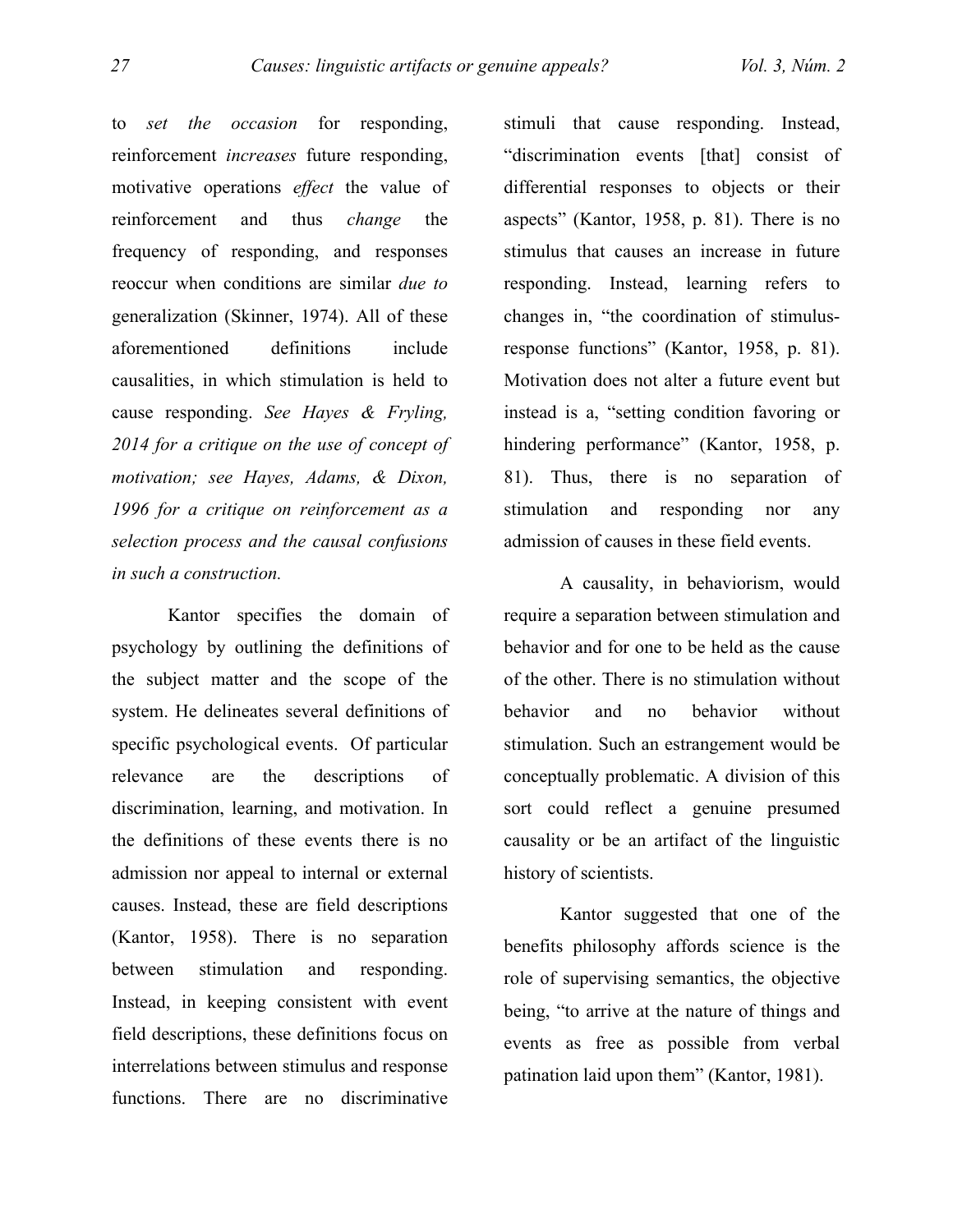Contamination again can arise from many sources, most noteworthy in this regard is descriptions of events that lose contact with such events said to describe (Kantor 1953).

Others have also warned of the problems with language. Wittgenstein (1953), suggested that, "the meaning of a word is its use in language". The connotation being that there is not absolute meaning that any word holds universally but rather the meaning of a words is in its usage. The role of philosophy in supervising semantics is to ensure that words are used in consistent ways (Kantor, 1981).

In the surveillance of the principles and concepts of the field, many issues arise. Linear influences predominate in many of the principles and concepts (e.g. discriminative stimuli, reinforcement, motivation, generalization). These events are spoken about in ways that are laden with subtle causalities usages.

Thus the questions remains, do these subtle appeals suggest a genuine notion of causality or are they laced with linguistic artifacts? That depends on the assumption about the relation between stimulation and behavior. If it is the former, that is stimulation causes responding, or vice versa, the question arises; how can a part of the

event be said to cause another part of the event? Behaviorism, then, is in much need of a coherent reconciliation between the principles and concepts and the presuppositions of the enterprise. Thus, this answer poses many problems and such a reconciliation may be difficult to achieve.

Difficulty in this path is especially likely given that the presuppositions of the enterprise are not coherently and cogently delimited. Semantic misgivings are likely to continue as an impediment to the science.

If it is the latter, that is these principles admit causality due to historical ways of speaking, what is required are efforts to clarify descriptions of events and to describe events in ways that are less riddled with linguist artifacts of our culture and history. This answer to the question requires, what is suggested, as an achievable reconciliation between principles and concepts that describe behavior-environment interrelations and coherent presumptions of the psychological enterprise. Kantor's Interbehavioral psychology has done much of the heavy lifting in this regard, that is presuppositions have been delineated into a comprehensive system that can be adapted and intergraded into current practices. The suggestion is then to liberate our cannons